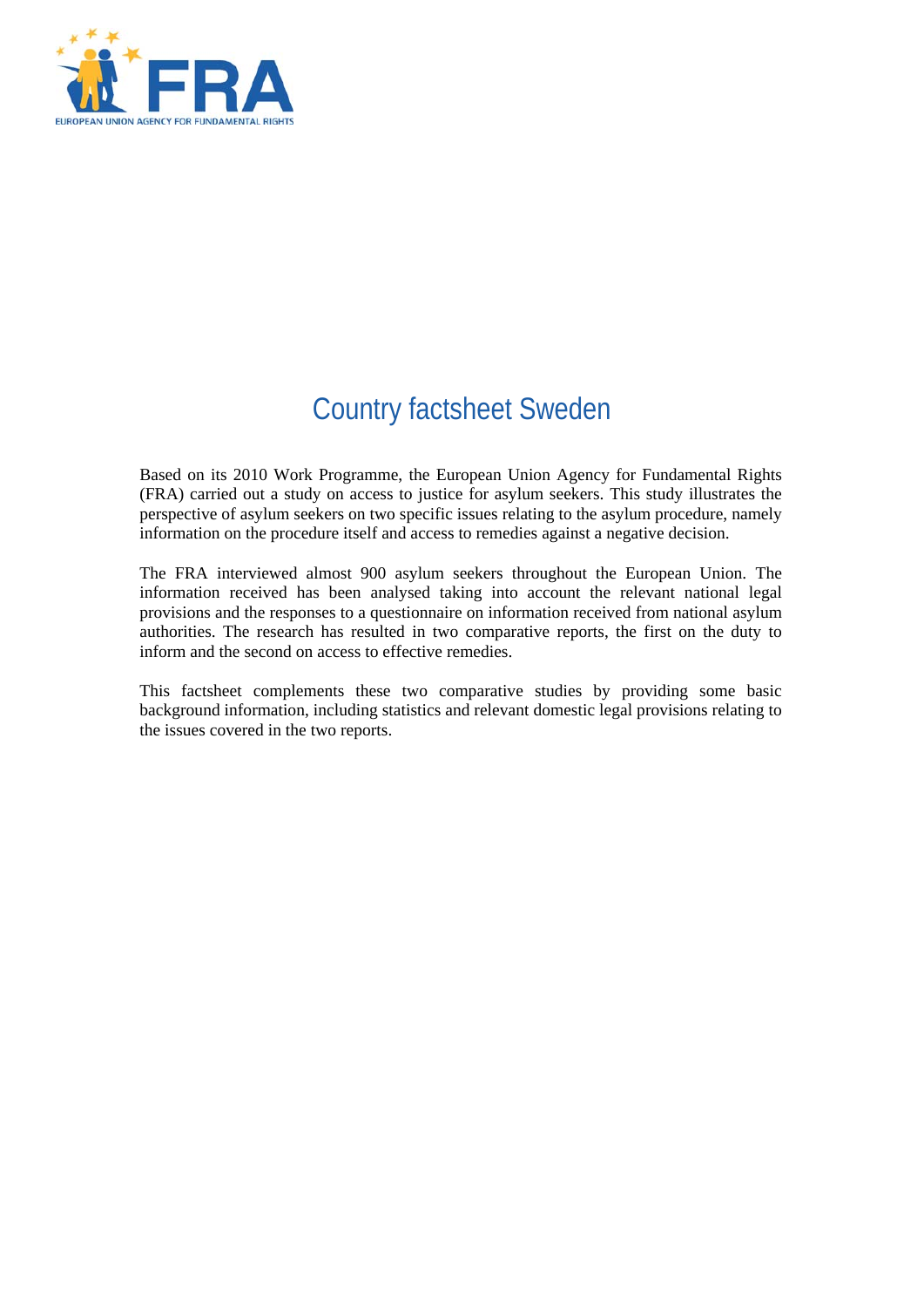# 1. Statistics

**Statistics on asylum applications (Total and top 10 nationalities)**

| <b>2009 Top 10 Nationalities</b> |        | <b>2008 Top 10 Nationalities</b> |        |  |
|----------------------------------|--------|----------------------------------|--------|--|
| Total                            | 24,240 | Total                            | 24,875 |  |
| Somalia                          | 5,915  | Iraq                             | 6,325  |  |
| Iraq                             | 2,310  | Somalia                          | 3,410  |  |
| Afghanistan                      | 1.695  | Serbia                           | 2,035  |  |
| Kosovo                           | 1,235  | <b>Stateless</b>                 | 1,080  |  |
| Iran (Islamic Republic of)       | 1,140  | <b>Russian Federation</b>        | 920    |  |
| <b>Russian Federation</b>        | 1,065  | Eritrea                          | 885    |  |
| Eritrea                          | 1,035  | Afghanistan                      | 810    |  |
| <b>Stateless</b>                 | 910    | Iran (Islamic Republic of)       | 810    |  |
| Mongolia                         | 760    | Mongolia                         | 795    |  |
| Syrian Arab Republic             | 590    | Uzbekistan                       | 770    |  |

**Statistics on first instance asylum decisions (Total positive decisions - top five nationalities)** 

| 2009             |                                              |                                           |                           |                 |                                        |                                       |                                                          |
|------------------|----------------------------------------------|-------------------------------------------|---------------------------|-----------------|----------------------------------------|---------------------------------------|----------------------------------------------------------|
|                  | Geneva<br><b>Convention</b><br><b>Status</b> | <b>Subsidiary</b><br>protection<br>status | Humanitarian <sup>1</sup> | <b>Rejected</b> | <b>Total</b><br>number of<br>decisions | <b>Total</b><br>positive<br>decisions | <b>Recognition</b><br>rate <sup>2</sup><br>$\frac{1}{2}$ |
| Total            | 1,480                                        | 4.970                                     | 640                       | 16.890          | 23,985                                 | 7,095                                 | 29.6                                                     |
| Somalia          | 460                                          | 2,970                                     | 100                       | 1,675           | 5,205                                  | 3,530                                 | 67.8                                                     |
| Iraq             | 290                                          | 590                                       | 120                       | 3,230           | 4,230                                  | 1,000                                 | 23.6                                                     |
| Eritrea          | 145                                          | 545                                       | 15                        | 230             | 935                                    | 705                                   | 75.4                                                     |
| Afghanistan      | 100                                          | 430                                       | 100                       | 490             | 1,120                                  | 635                                   | 56.7                                                     |
| <b>Stateless</b> | 85                                           | 190                                       | 35                        | 640             | 950                                    | 310                                   | 32.6                                                     |

**Statistics on final decisions (Total positive decisions - top five nationalities)** 

| 2009                       |                                                     |                                           |                           |                 |                                        |                                       |                                                   |
|----------------------------|-----------------------------------------------------|-------------------------------------------|---------------------------|-----------------|----------------------------------------|---------------------------------------|---------------------------------------------------|
|                            | <b>Geneva</b><br><b>Convention</b><br><b>Status</b> | <b>Subsidiary</b><br>protection<br>status | Humanitarian <sup>1</sup> | <b>Rejected</b> | <b>Total</b><br>number of<br>decisions | <b>Total</b><br>positive<br>decisions | Recognition<br>rate <sup>2</sup><br>$\frac{0}{0}$ |
| Total                      | 310                                                 | 1,155                                     | 535                       | 13.440          | 15.435                                 | 1.995                                 | 12.9                                              |
| Iraq                       | 90                                                  | 330                                       | 100                       | 5.125           | 5,645                                  | 520                                   | 9.2                                               |
| Somalia                    | 15                                                  | 450                                       | 15                        | 585             | 1.060                                  | 475                                   | 44.8                                              |
| Eritrea                    | 15                                                  | 120                                       | 10                        | 135             | 285                                    | 150                                   | 52.6                                              |
| Afghanistan                | 30                                                  | 55                                        | 30                        | 335             | 445                                    | 115                                   | 25.8                                              |
| Iran (Islamic Republic of) | 45                                                  | 30                                        | 15                        | 370             | 460                                    | 90                                    | 19.6                                              |

*Notes: These tables are based on categories used by Eurostat. The way Eurostat presents its data may not necessarily correspond to categories used at national level. This can particularly be the case with statistics provided under 'humanitarian status'. For a more detailed understanding of the data, the reader is invited to consult national statistics at: [http://www.migrationsverket.se/info/790.html.](http://www.migrationsverket.se/info/790.html)* 

*Data has been rounded to the nearest 5. Due to the rounding, the sum of individuals may not necessarily match the given total. 0 means less than 3; n.a. = not available. Kosovo (under United Nations Security Council Regulation 1244.* 

<sup>1</sup> Covering persons granted authorisation to stay for **humanitarian reasons** under national law by *administrative or judicial bodies. It includes persons who are not eligible for international protection as currently defined in the first stage legal instruments but are nonetheless protected against removal under the obligations that are imposed on all Member States by international refugee or human rights instruments or on the basis of principles flowing from such instruments.* 

*2 The recognition rate corresponds to the proportion of positive first instance or final on appeal decisions out of the total number of decisions in 2009. Positive decisions include the provision of refugee status, subsidiary protection and humanitarian protection (where data is available).* 

*Source: [Eurostat](http://epp.eurostat.ec.europa.eu/), Data extracted on 07 September 2010.*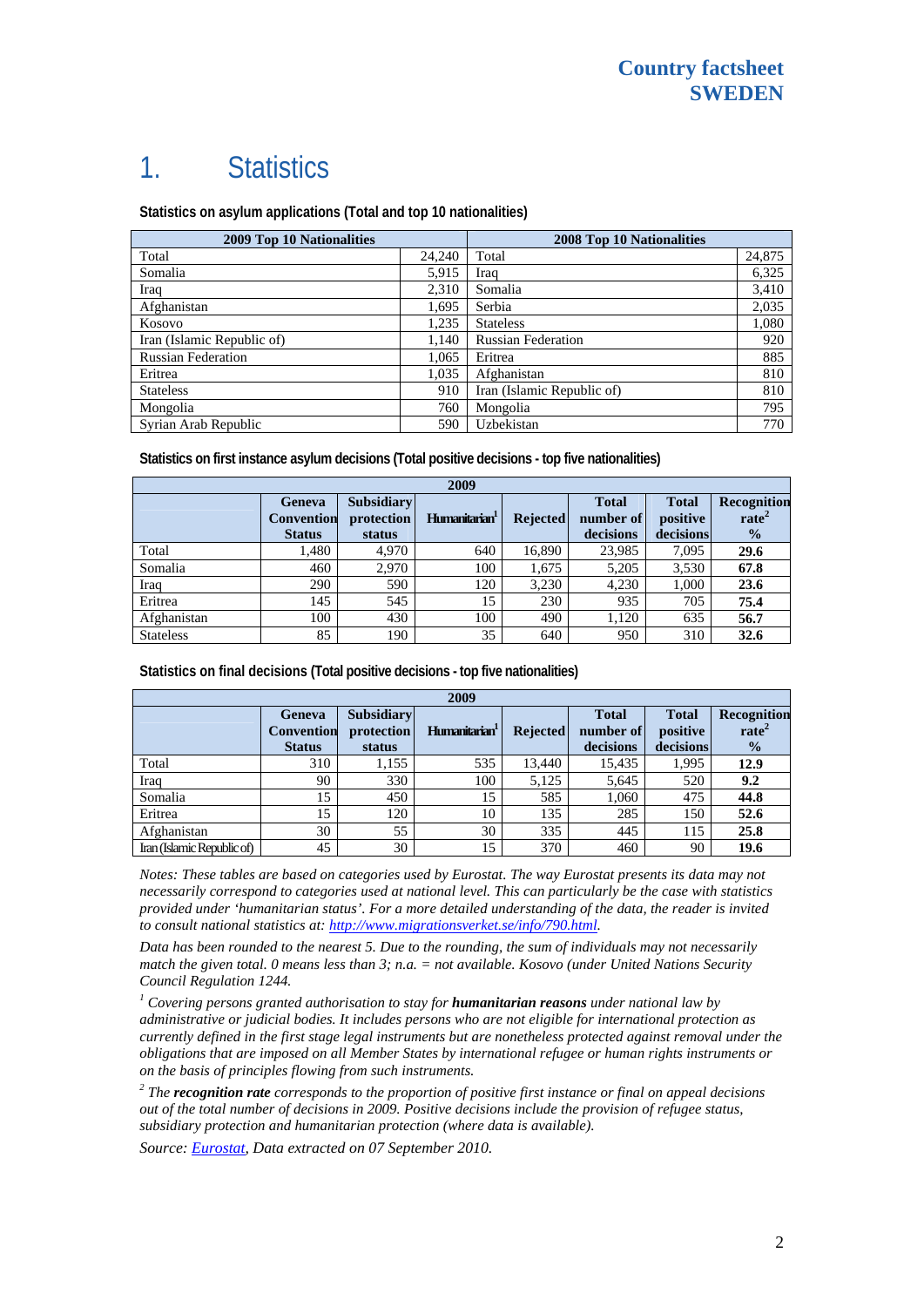# 2. Background Information

#### Asylum legislation[1](#page-2-0)

Aliens Act  $(2005:716)^2$  $(2005:716)^2$  $(2005:716)^2$ [Aliens Ordinance \(2006:97\)](http://www.sweden.gov.se/content/1/c6/07/56/18/7cbd265a.pdf)

#### Asylum authorities

**First instance authority** 

[The Migration Board](http://www.migrationsverket.se/info/start_en.html)

1

#### **Second instance authority**

[The Migrations Courts](http://www.domstol.se/templates/DV_InfoPage____2625.aspx) (which are part of the Administrative Courts) in Stockholm, Gothenburg and Malmö

### 3. Duty to inform asylum seekers

[The Administrative Procedure Law \(1984:223\)](http://www.sweden.gov.se/content/1/c6/06/48/92/a02dc523.pdf) contains general provisions regarding the handling of matters by the administrative authorities. Sections 4-5 of the law are exclusively dedicated to the service-duties of the authorities. These obligations include the duty to provide information, guidance, advice and similar assistance to all persons concerning matters falling within the scope of its functions. The assistance shall be given to the extent that is deemed appropriate with regard to the nature of the matter, the person's need of assistance and the activity of the authority. Section 7 states moreover that the authority shall express itself in an easily understandable way and also by other means make matters easy for the people with whom it deals. These provisions are applicable for the Migration Board as well as the Migration Courts.

The Aliens Ordinance (2006:97) includes, further, specific provisions regarding the right of aliens to information. According to Chapter 8, Section 10(d), the Swedish Migration Board shall, in connection with an alien seeking asylum or other such forms of protection, provide the alien with information about the procedure; the alien's rights and duties, as well as possible consequences if the alien does not comply with her/his obligations or otherwise does not cooperate with the authorities. The information shall be provided in a language the alien can understand.

In August 2010, the Swedish Migration Board provided the following information to the FRA as regards written information materials.

| <b>Written information</b> | Information leaflet translated into 14 languages. |
|----------------------------|---------------------------------------------------|
| materials                  |                                                   |

<span id="page-2-1"></span><span id="page-2-0"></span><sup>1</sup> The legal information in this factsheets has been updated to reflect the situation on 1 September 2010.

The version of the Aliens Act published at the website of the Government Offices of Sweden was consulted lastly on 29 March 2010. Although not the latest legislative version, the information contained in this factsheet reflects the most current amendments to the [Aliens Act.](http://www.notisum.se/Rnp/sls/fakta/a0050716.htm)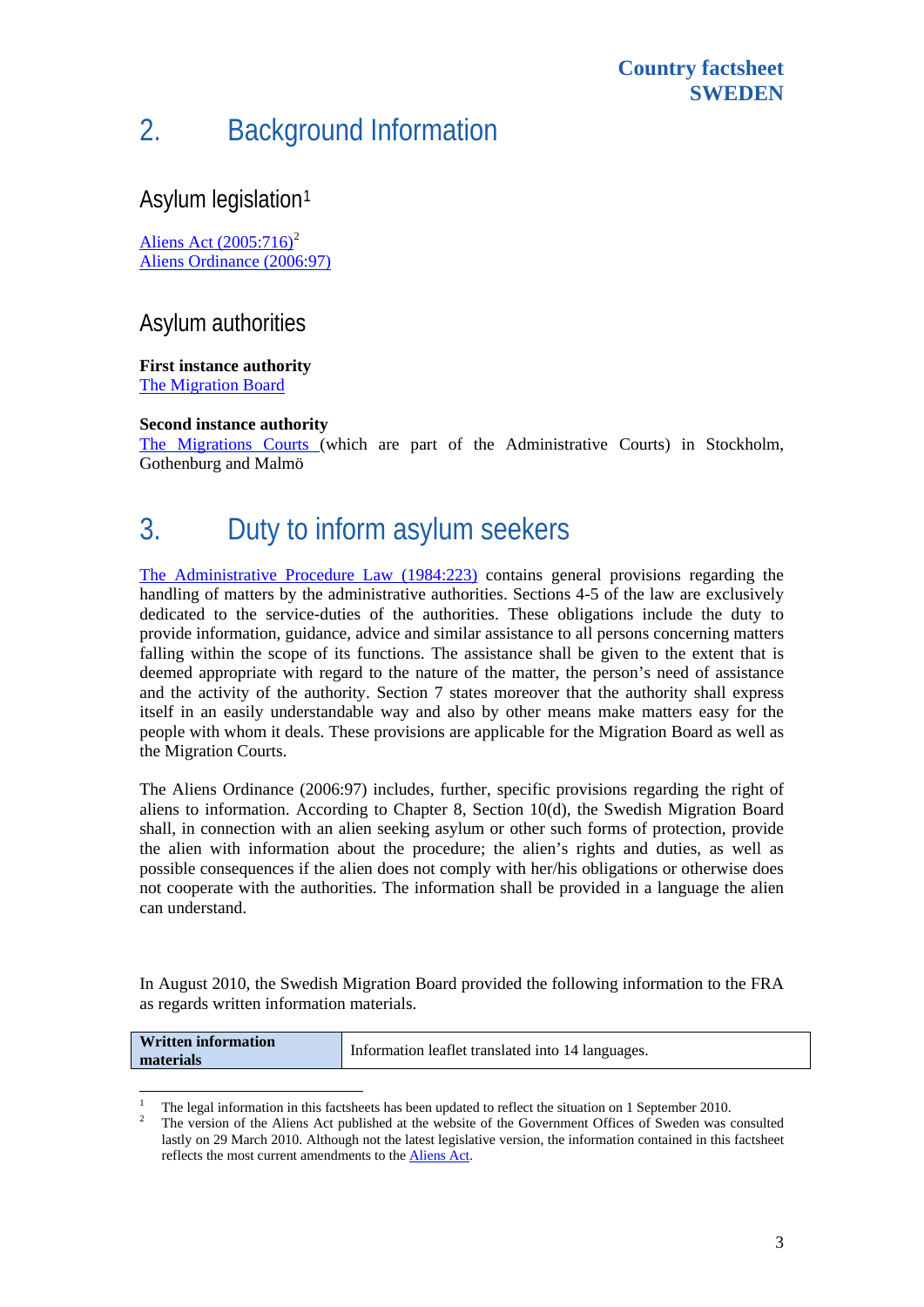| <b>Provided when?</b>                                          | At the registration of the application.                                                                                                                                                                                                    |  |  |
|----------------------------------------------------------------|--------------------------------------------------------------------------------------------------------------------------------------------------------------------------------------------------------------------------------------------|--|--|
| <b>Provided by whom?</b>                                       | At the registration of the application $-$ by the Application Unit. The<br>asylum seekers receives also information at the first appointment with<br>the Reception Unit, which takes place two days after the first instance<br>interview. |  |  |
| Has an evaluation of<br>information tools been<br>carried out? | Not recently.                                                                                                                                                                                                                              |  |  |

# 4. Effective Remedy

### Type of procedures

There are three types of procedures: (i) regular, (ii) accelerated and (iii) Dublin procedures.

A regular asylum procedure is initiated when the alien submits an application (Aliens Act (2005:716) Chapter 4, Section 3, 3a and Chapter 5, Section 18). The Swedish Migration Board is the authority empowered to take decisions in asylum cases (Chapter 4, Section 6). A decision should be made within three months from the application (Chapter 8, Section 5).

An accelerated procedure exists for manifestly unfounded applications, i.e. if it is obvious that there are no grounds for asylum and that a residence permit is not to be granted on any other grounds (Chapter 8, Section 6).

Before an asylum claim can be examined on its merits, the Migration Board must first determine whether Sweden is responsible for processing the claim under the Dublin II Regulation. If another state party to the Regulation is responsible for processing the application, the asylum application shall be dismissed (Chapter 5, Section  $1(c)$ ) and the Migration Board shall issue a decision for transferring the asylum seeker to the country responsible.

### Duty to state reasons for rejection and procedure to appeal

The general provisions under the Administrative Procedure Act (1984:223) and the [Administrative Court Procedure Act \(1971:291\)](http://www.sweden.gov.se/content/1/c6/02/61/43/7d1cf048.pdf) are applicable to the Swedish Migration Board, the Migration Courts as well as the Migration Court of Appeal, and require thus the authorities to provide the asylum seeker with necessary information. Moreover, the Aliens Act (2005:716) requires explicitly that an asylum decision shall always contain the reasons on which the decision is based (Chapter 13, Section 10).

The decisions of the Swedish Migration Board may be appealed to a Migration Court in the cases specified under Chapter 14 of the Aliens Act (2005:716). This includes, *inter alia*, decisions on application for asylum processed in the regular, accelerated and the Dublin procedure (Chapter 14, section 3 and 6).

#### Time limits for appeal

According to the general provisions of the Swedish Administrative Procedure Act (1984:223) and the Administrative Court Procedure Act (1971:291), the appeal must be submitted within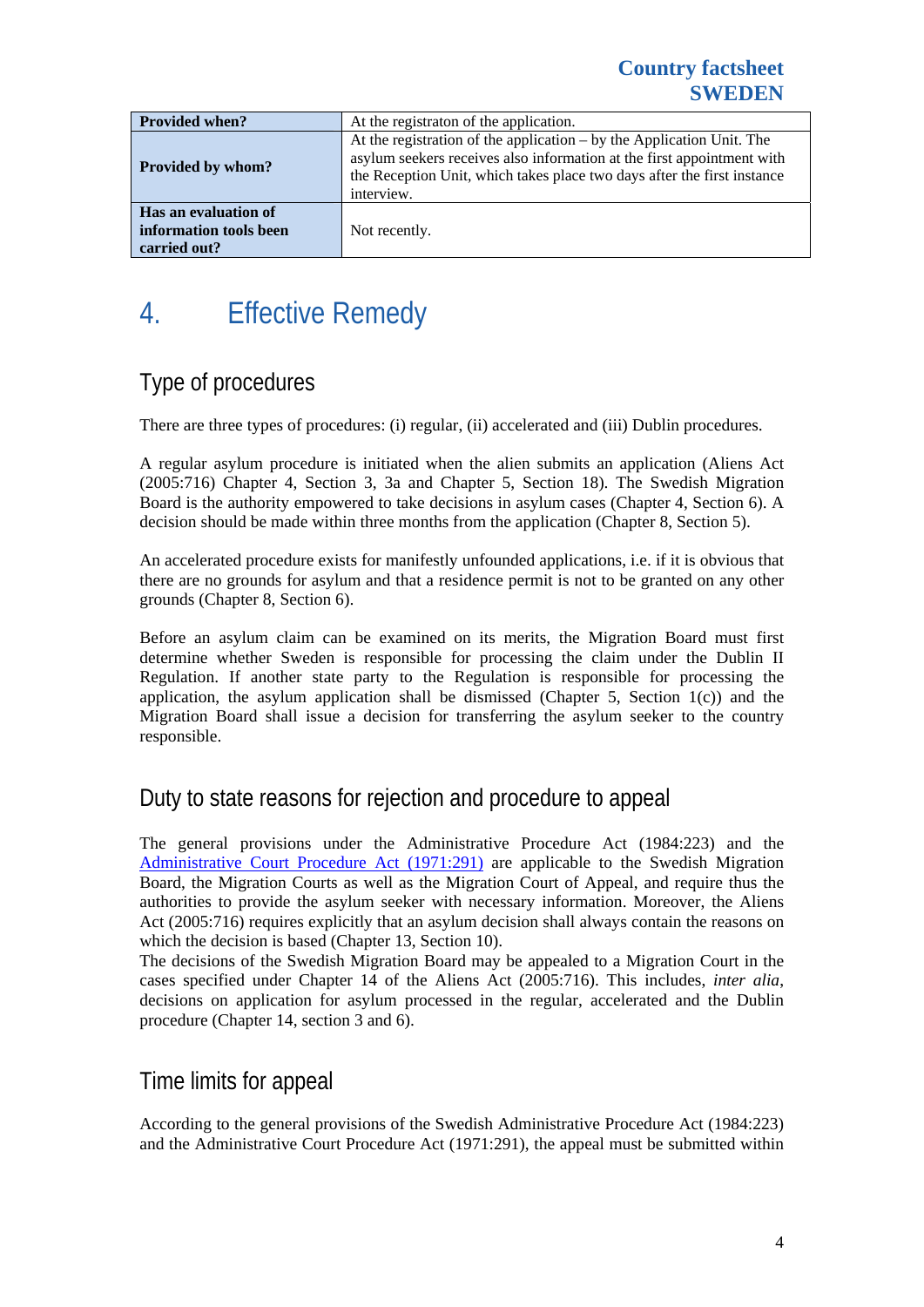#### **Country factsheet SWEDEN**

three weeks from the date on which the appellant received the decision (Section 23 and Section 6 respectively). Pursuant to Chapter 16, Section 10 of the Aliens Act an appeal against a decision of the Migration Court shall be lodged within three weeks from the day on which the decision was issued. If the decision was not issued at an oral hearing and no announcement has been made at such a hearing of when the decision will be issued, the appeal period for the alien shall be counted from the day on which he or she was informed of the decision.

| <b>Type of procedure</b> | <b>Time limits</b> | <b>Right to remain</b>                                                                                                                 |
|--------------------------|--------------------|----------------------------------------------------------------------------------------------------------------------------------------|
| Regular procedure        | 3 weeks            | Automatic suspensive effect.                                                                                                           |
| Accelerated procedure    | 3 weeks            | No suspensive effect but the Swedish Migration Board or<br>the Migration Courts may grant suspensive effect in the<br>individual case. |
| Dublin                   | 3 weeks            | No suspensive effect but the Swedish Migration Board or<br>the Migration Courts may grant suspensive effect in the<br>individual case. |

### Right to remain in the country during appeal

If an alien has applied for asylum, negative decisions taken in the regular procedure shall not be enforced until the application has been rejected through a decision that is final (Chapter 12, Section 8(a)).

Applications deemed inadmissible in the Dublin procedure or rejected as manifestly unfounded may be enforced even if they are not yet final and non-appealable (Chapter 8, Section 6). In these cases, an asylum seeker may however appeal the decision before one of the Migration Courts and either the Board itself or the Migration Courts shall then examine whether the order shall be suspended for the time necessary to re-examine the case (Chapter 12, Section 10, Chapter 14, Section 3 and Chapter 16, Section 9).

#### Legal Aid

Pursuant to Chapter 18, in cases concerning appeals of the Migration Board's decision on whether to grant asylum, a public counsel shall be appointed at a request of the alien, if the alien is in Sweden and it is not evident that he/she will not be granted the claimed refugee status (Chapter 18, Section 1a).

#### Language assistance

Besides the general provisions in the Administrative Procedure Act (1984:223) regulating authorities' service-duties, as well as the provisions in the Aliens Ordinance (2006:97) specifically addressing information to aliens by the Migration Board, there are other provisions regulating questions of language assistance.

Section 8 of the Administrative Procedure Act (1984:223) establishes that when an authority is dealing with someone who does not have a command of the Swedish language, the authority should use an interpreter when needed. Section 50 of the Administrative Court Procedure Act (1971:291) establishes also that if a party does not speak Swedish or if he/she has a serious hearing or speech impediment, the court shall, if necessary, engage an interpreter.